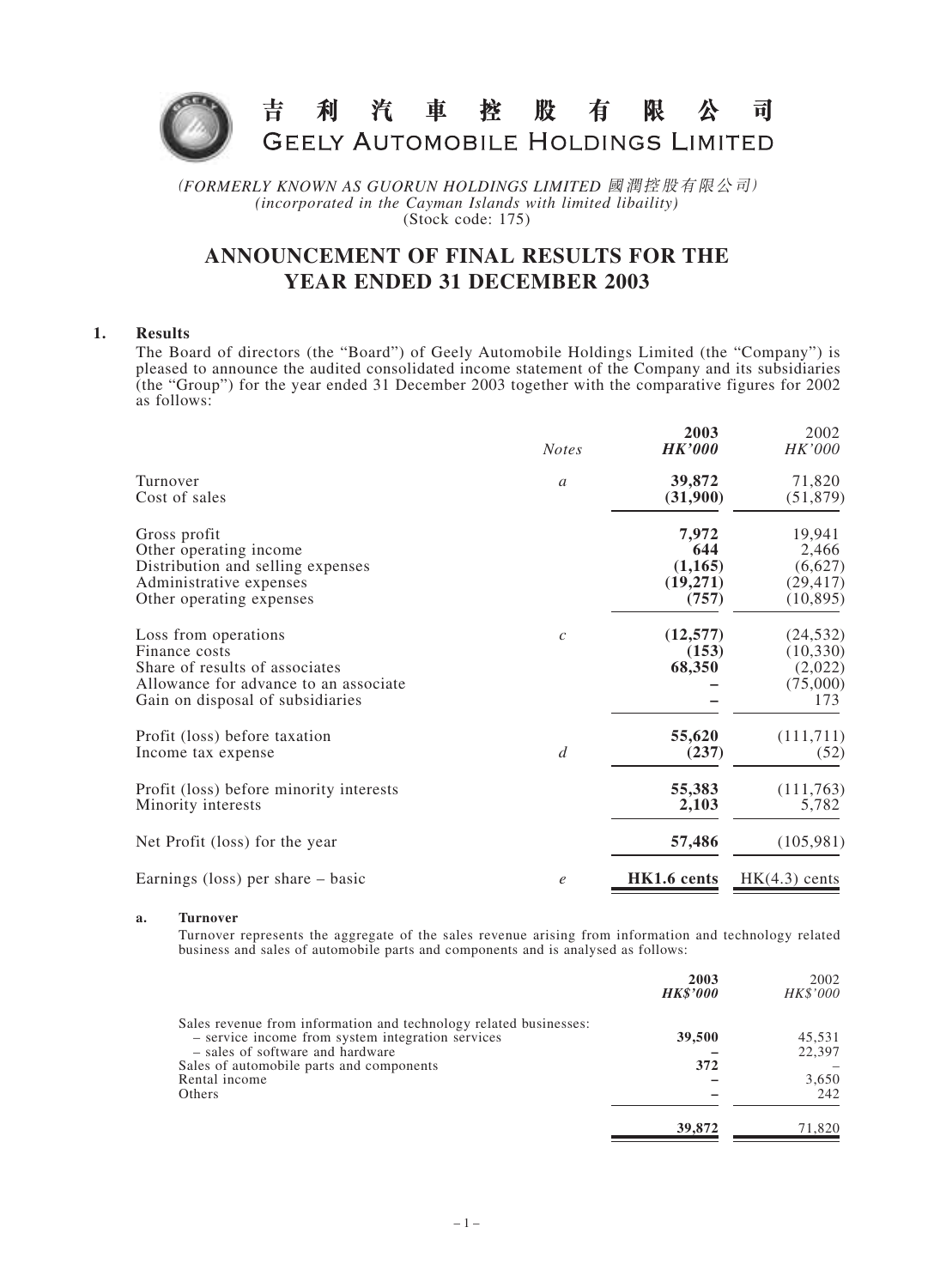#### **b. Business and Geographical Segments**

#### *Business segments*

For management purposes, the Group is organised into four operating divisions – manufacturing and trading of automobile and related automobile components, information technology, investment holding, property development and property investment. These divisions are the basis on which the Group reports its primary segment information.

Principal activities are as follows:

| Automobile                 | manufacturing and trading of automobile parts and related automobile |
|----------------------------|----------------------------------------------------------------------|
|                            | components                                                           |
| Information technology $-$ | information technology and related business                          |
| Investment holding         | investment holding and others                                        |

In prior years, the Group was also involved in the following primary segments:

| Property development |   | sale of properties    |
|----------------------|---|-----------------------|
| Property investment  | - | leasing of properties |

These operations were discontinued with effect from 28 June 2002.

Subsequent to the balance sheet date, following the disposal of the entire 51% interest in Deep Treasure Investment Limited ("Deep Treasure") and its subsidiaries, the operations of information technology was discontinued from 30 March 2004.

Segment information about the continuing and discontinuing businesses is presented below.

*For the year ended 31 December 2003*

|                                                                         | <b>Continuing operations</b>              |                                 | <b>Discontinuing</b><br>operations         |                              |
|-------------------------------------------------------------------------|-------------------------------------------|---------------------------------|--------------------------------------------|------------------------------|
|                                                                         | operations<br><b>Automobile</b><br>HK'000 | Investment<br>holding<br>HK'000 | <b>Information</b><br>technology<br>HK'000 | Consolidated<br>HK'000       |
| <b>REVENUE</b><br>External sales                                        | 372                                       |                                 | 39,500                                     | 39,872                       |
| <b>RESULT</b><br>Segment result                                         | (55)                                      | (14)                            | (2,012)                                    | (2,081)                      |
| Unallocated corporate expenses                                          |                                           |                                 |                                            | (10, 496)                    |
| Loss from operations<br>Finance costs<br>Share of results of associates | (4)<br>68,358                             |                                 | (149)<br>(8)                               | (12, 577)<br>(153)<br>68,350 |
| Profit before taxation<br>Income tax expense                            |                                           |                                 |                                            | 55,620<br>(237)              |
| Profit before minority interests                                        |                                           |                                 |                                            | 55,383                       |

#### **BALANCE SHEET**

|                                                                      | <b>Continuing operations</b>                     |                                        | <b>Discontinuing</b><br>operations                |                                      |
|----------------------------------------------------------------------|--------------------------------------------------|----------------------------------------|---------------------------------------------------|--------------------------------------|
|                                                                      | operations<br><b>Automobile</b><br><i>HK'000</i> | Investment<br>holding<br><i>HK'000</i> | <b>Information</b><br>technology<br><i>HK'000</i> | <b>Consolidated</b><br><i>HK'000</i> |
| <b>ASSETS</b><br>Segment assets                                      | 568,614                                          | 10.494                                 | 24,080                                            | 603,188                              |
| <b>LIABILITIES</b><br>Segment liabilities<br>Unallocated liabilities | (642)                                            | (7, 128)                               | (20, 421)                                         | (28, 191)<br>(3, 562)                |
|                                                                      |                                                  |                                        |                                                   | (31, 753)                            |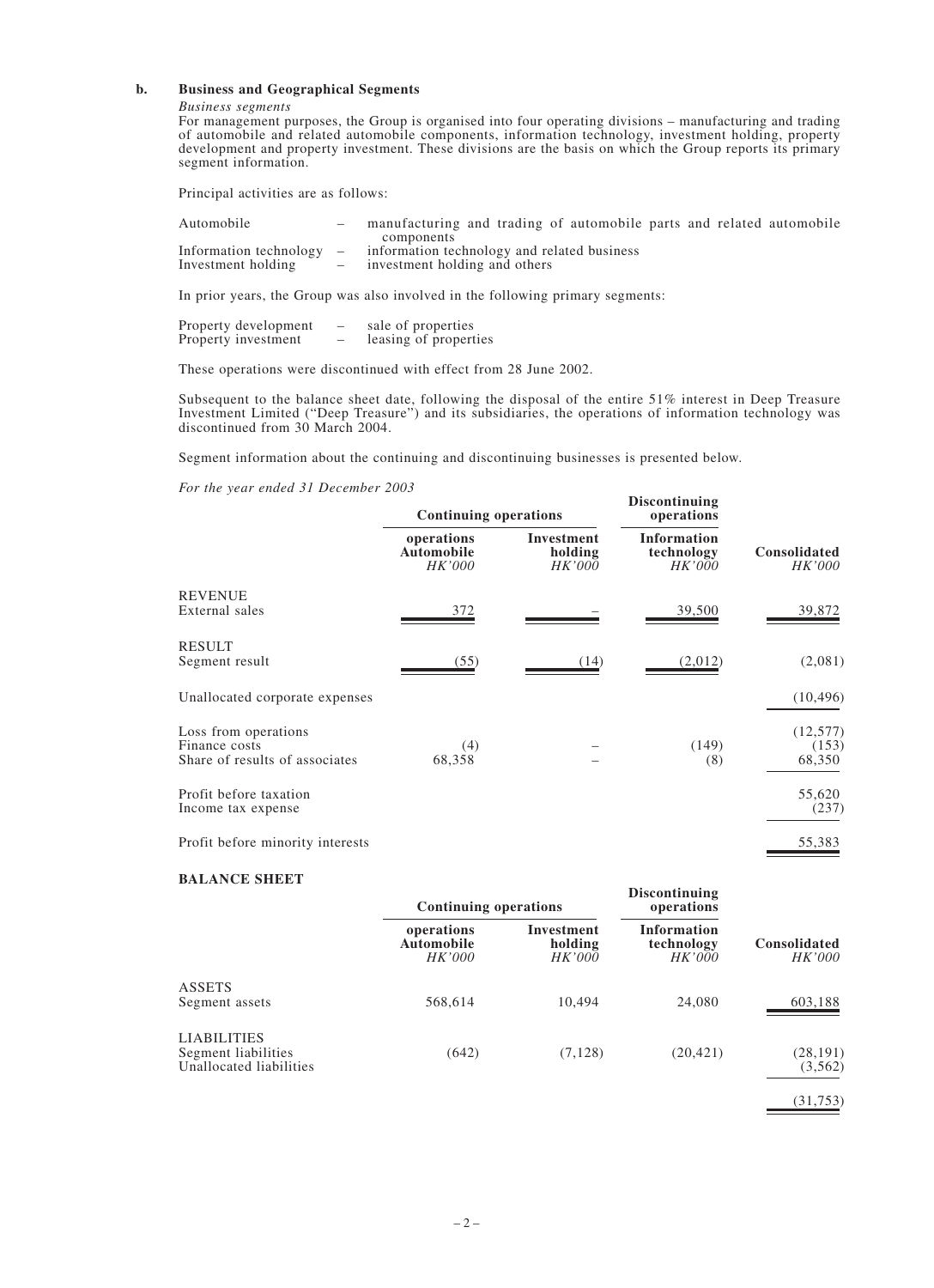# **OTHER INFORMATION**

|                                                      | <b>Continuing operations</b>                     |                                        | <b>Discontinuing</b><br>operations         |                                      |
|------------------------------------------------------|--------------------------------------------------|----------------------------------------|--------------------------------------------|--------------------------------------|
|                                                      | operations<br><b>Automobile</b><br><i>HK'000</i> | Investment<br>holding<br><i>HK'000</i> | Information<br>technology<br><i>HK'000</i> | <b>Consolidated</b><br><i>HK'000</i> |
| Capital additions                                    | 3,685                                            | 73                                     | 219                                        | 3,977                                |
| Depreciation                                         | 36                                               | 65                                     | 1,132                                      | 1,233                                |
| Loss on disposal of property,<br>plant and equipment |                                                  |                                        | 40                                         | 42                                   |

*For the year ended 31 December 2002*

|                                                                                                  | <b>Continuing operations</b>       |                   | <b>Discontinuing operations</b>         |                                                     |                           |                                          |
|--------------------------------------------------------------------------------------------------|------------------------------------|-------------------|-----------------------------------------|-----------------------------------------------------|---------------------------|------------------------------------------|
|                                                                                                  | <b>Automobile</b><br><i>HK'000</i> | holding<br>HK'000 | <b>Investment Information</b><br>HK'000 | <b>Property</b><br>technology development<br>HK'000 | <b>Property</b><br>HK'000 | investment Consolidated<br><i>HK'000</i> |
| <b>REVENUE</b><br>External sales                                                                 |                                    |                   | 67,928                                  |                                                     | 3,892                     | 71,820                                   |
| <b>RESULT</b><br>Segment result                                                                  |                                    | (5,097)           | (1,055)                                 | (9,013)                                             | 2,727                     | (12, 438)                                |
| Unallocated<br>corporate expenses                                                                |                                    |                   |                                         |                                                     |                           | (12,094)                                 |
| Loss from operations<br>Finance costs<br>Share of results of associates<br>Allowance for advance |                                    | 3,407             |                                         | (5, 429)                                            |                           | (24, 532)<br>(10, 330)<br>(2,022)        |
| to an associate<br>Gain on disposal<br>of subsidiaries                                           |                                    |                   |                                         | (75,000)                                            |                           | (75,000)<br>173                          |
| Loss before taxation<br>Income tax expense                                                       |                                    |                   |                                         |                                                     |                           | (111, 711)<br>(52)                       |
| Loss before minority interests                                                                   |                                    |                   |                                         |                                                     |                           | (111,763)                                |

#### **BALANCE SHEET**

|                                                          | <b>Continuing operations</b>       |                          | <b>Discontinuing operations</b>                                          |                                  |                                  |                                          |
|----------------------------------------------------------|------------------------------------|--------------------------|--------------------------------------------------------------------------|----------------------------------|----------------------------------|------------------------------------------|
|                                                          | <b>Automobile</b><br><i>HK'000</i> | holding<br><i>HK'000</i> | <b>Investment Information</b><br>technology development<br><i>HK'000</i> | <b>Property</b><br><i>HK'000</i> | <b>Property</b><br><i>HK'000</i> | investment Consolidated<br><i>HK'000</i> |
| <b>ASSETS</b><br>Segment assets                          |                                    | 1,521                    | 22,204                                                                   |                                  |                                  | 23,725                                   |
| <b>LIABILITIES</b><br>Segment liabilities<br>Unallocated |                                    | (9, 234)                 | (17,680)                                                                 |                                  |                                  | (26,914)                                 |
| corporate liabilities                                    |                                    |                          |                                                                          |                                  |                                  | (2,345)                                  |
|                                                          |                                    |                          |                                                                          |                                  |                                  | (29, 259)                                |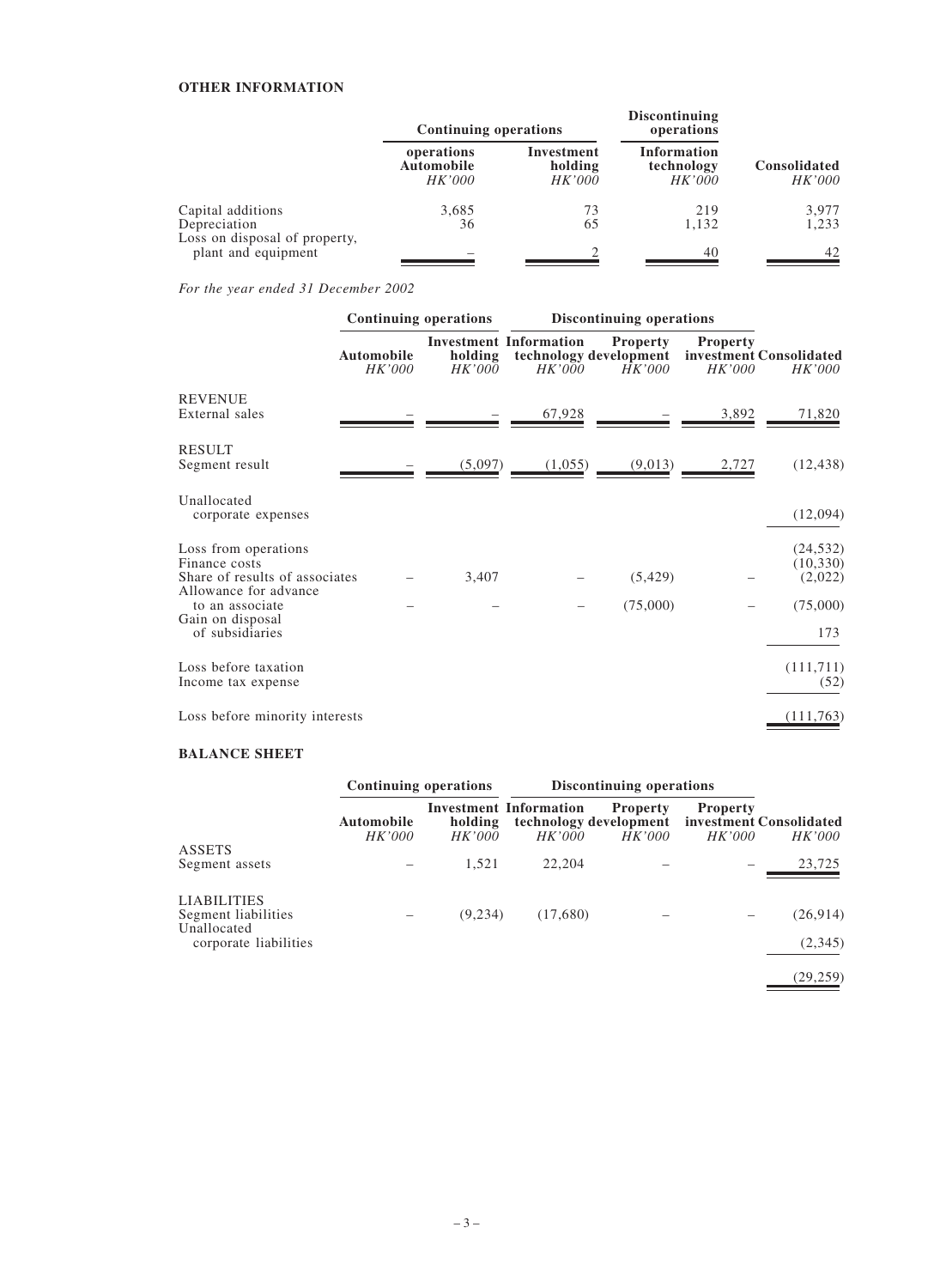#### **OTHER INFORMATION**

|                                                            | <b>Continuing operations</b>       |                   |                                         | <b>Discontinuing operations</b>                            |                           |                                   |
|------------------------------------------------------------|------------------------------------|-------------------|-----------------------------------------|------------------------------------------------------------|---------------------------|-----------------------------------|
|                                                            | <b>Automobile</b><br><i>HK'000</i> | holding<br>HK'000 | <b>Investment Information</b><br>HK'000 | <b>Property</b><br>technology development<br><i>HK'000</i> | <b>Property</b><br>HK'000 | investment Consolidated<br>HK'000 |
| Capital additions                                          |                                    |                   | 1,305                                   |                                                            |                           | 1,305                             |
| Depreciation                                               |                                    | 323               | 1,563                                   |                                                            |                           | 1,886                             |
| Allowance for<br>properties held for sale<br>Allowance for |                                    |                   |                                         | 4,784                                                      |                           | 4,784                             |
| advance to an associate                                    |                                    |                   |                                         | 75,000                                                     |                           | 75,000                            |
| Impairment losses<br>recognised                            |                                    |                   |                                         | 4,229                                                      |                           | 4,229                             |
| Deficit on revaluation of<br>investment properties         |                                    |                   |                                         |                                                            | 1,882                     | 1,882                             |

#### **Geographical segments**

The Group's activities and operations are based in the PRC, including Hong Kong. Accordingly, a geographical analysis is not presented.

#### **c. Loss from Operations**

| Staff costs, including directors' emoluments                                                                                                                                                                                                                                                                                                                          | 8,343<br>206                        | 13,680                                                             |
|-----------------------------------------------------------------------------------------------------------------------------------------------------------------------------------------------------------------------------------------------------------------------------------------------------------------------------------------------------------------------|-------------------------------------|--------------------------------------------------------------------|
| Retirement benefits scheme contributions                                                                                                                                                                                                                                                                                                                              |                                     | 223                                                                |
| Total staff costs<br>Auditors' remuneration<br>Depreciation and amortisation<br>Loss on disposal of property, plant and equipment<br>Deficit on valuation of investment properties<br>Allowance for properties held for sale<br>Impairment loss recognised in respect of land pending development<br>Interest income from:<br>bank deposits<br>advances to associates | 8,549<br>483<br>1,233<br>42<br>(37) | 13,903<br>280<br>1,886<br>1,882<br>4,784<br>4,229<br>(10)<br>(652) |
| d.<br><b>Income Tax Expense</b>                                                                                                                                                                                                                                                                                                                                       | 2003                                | 2002                                                               |
| PRC income tax of subsidiaries                                                                                                                                                                                                                                                                                                                                        | <b>HK'000</b>                       | <i>HK'000</i><br>52                                                |
| Share of taxation attributable to an associate                                                                                                                                                                                                                                                                                                                        | 237                                 |                                                                    |
|                                                                                                                                                                                                                                                                                                                                                                       | 237                                 | 52                                                                 |

Hong Kong Profits Tax has not been provided for the year as the companies within the Group had no estimated assessable profits in Hong Kong.

Pursuant to the relevant laws and regulations in the PRC, the Group's PRC subsidiaries are entitled to an exemption from PRC income tax for the two years starting from their first profit-making year, followed by a 50% reduction for the next three years.

The charge for the year ended 31 December 2002 represent enterprise income tax provided by the subsidiaries with operations in the PRC at the applicable rates on their assessable profits.

#### **e. Earnings (Loss) per share**

The calculation of the basic earnings (loss) per share is based on the net profit for the year of HK\$57,486,000 (2002: net loss for the year of HK\$105,981,000) and on the weighted average number of 3,614,785,000 (2002: 2,474,719,000) shares in issue during the year.

No diluted earnings per share for the year ended 31 December 2003 is presented as there is no dilutive potential shares in existence during the year. No diluted loss per share for the year ended 31 December 2002 had been presented as the exercise price of the share options were higher than the average market value per share.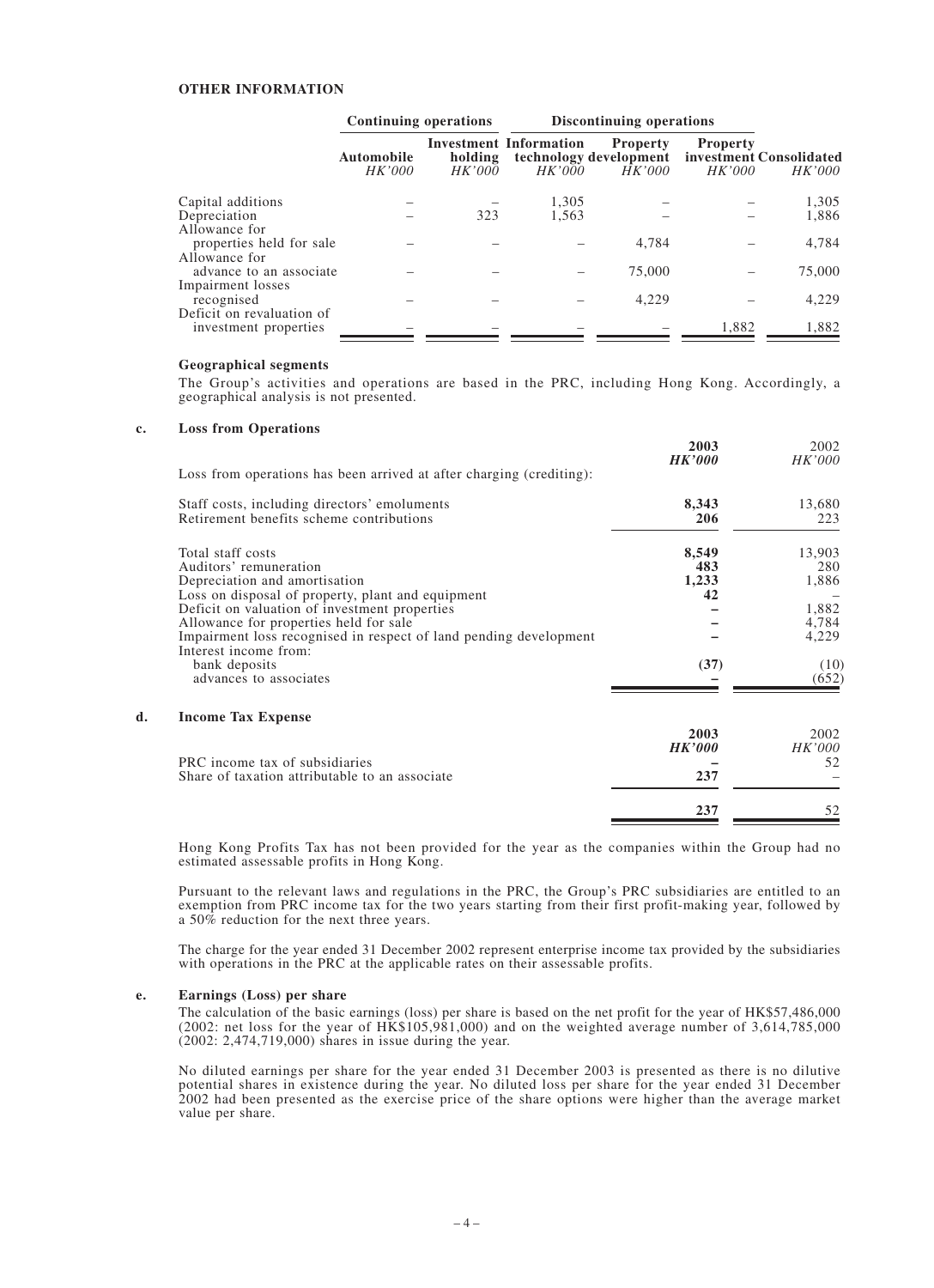# **2. MANAGEMENT DISCUSSION AND ANALYSIS Financial Review**

The Group's turnover amounted to HK\$39,872,000 for the year ended 31 December 2003, representing a decrease of approximately 44.5% as compared to the previous year. The earnings attributable to shareholders amounted to HK\$57,486,000, compared to a net loss of HK\$105,981,000 in previous year. Basic earnings per share was approximately HK1.6 cents (2002: basic loss per share HK4.3 cents).

The Board does not recommend any payment of final dividend for the year ended 31 December 2003 (2002: nil).

The Company successfully returned to profitability during the year, mainly due to the net profit after tax attributable of HK\$68,027,000 to the Group from Zhejiang Geely Guorun Automobile Company Limited ("Geely Guorun") during the seven-month operating period and from Shanghai Maple Guorun Automobile Company Limited ("Maple Guorun") during the one-month operating period.

# **Business Overview**

After reorganization and transformation, the Group's automobile manufacturing business has returned to its track, and successfully penetrated into the robust sedan market in China, thus a turnaround for 2003 results was recorded.

On 30 March 2003, the Group successfully entered into an joint venture agreement with Geely Holdings Limited ("Geely Holding"), a renowned automobile manufacturing enterprise, and its subsidiaries for the establishment of a sino-foreign joint venture company named as Geely Guorun, The Group held approximately 46.8% of the registered capital of Geely Guorun which was principally engaged in the manufacturing of economic class sedans in Beilun Economic and Technological Development Zone, Ningbo, Zhejiang Province. On 10 October 2003, both parties entered into an agreement to increase the total investment in Geely Guorun and its registered capital, with their shareholdings remained unchanged. Geely Guorun has changed its name to Zhejiang Geely Automobile Co. Ltd on 23 March 2004.

On 10 October 2003, the Group entered into an joint venture agreement with Geely Holding and its subsidiary Shanghai Maple Automobile Company Limited ("Shanghai Maple") for the establishment of Maple Guorun which is owned as to 46.8% and 53.2% by the Group and Shanghai Maple respectively. Maple Guorun was principally engaged in the manufacturing of economic class sedans in Shanghai Jinshan Fengjing Industrial Zone.

On 5 December 2003, the Group entered into an agreement with Zhejiang Fulin Automobile Parts & Components Company Limited for the establishment of a joint venture company named as Zhejing Fulin Guorun Automobile Parts & Components Company Limited which the Group held 5 1 % of its equity interest, to manufacture automobile parts and components in Taizhou, Zhejiang Province.

The establishment of the above two associated companies and one subsidiary has not only consolidated the foundation of the Group's investments in the PRC automobile industry, but also enabled the business of the Group to be successfully transformed to and positioned in automobile manufacturing and its related businesses.

# **Outlook**

The Group is committed to complete the technological enhancement plans in the 2 associated companies in order to increase the combined production capacity. ABS, EBD, automatic gearboxes and other high-end components will eventually be added to all lines of models. The Group is in full speed to prepare the launch of various modified models and the new  $\frac{m}{m} \pm \frac{m}{m}$  (CK-1) with the aim of increase its market share, the average price level and the profit margin. The associated companies plans to sell 125,000 automobiles in domestic and overseas markets in 2004, amongst which Geely Beauty Leopard sports cars to account for over 8,000 of them.

# **Equity financing activities**

The Group entered into 2 top-up placing transactions in 2003. The first transaction took place on 18 March 2003, with 100,000,000 shares being placed at HK\$0.55 per share and raised net proceeds of about HK\$53,421,000. In the second transaction dated 17 September 2003, 680,000,000 shares were placed at HK\$0.7 per share and raised net proceeds of about HK\$462,371,000. The net proceeds had been used for further capital injection into Geely Guorun and investment of Maple Guorun. The Placements were well-received by the market and were fully subscribed.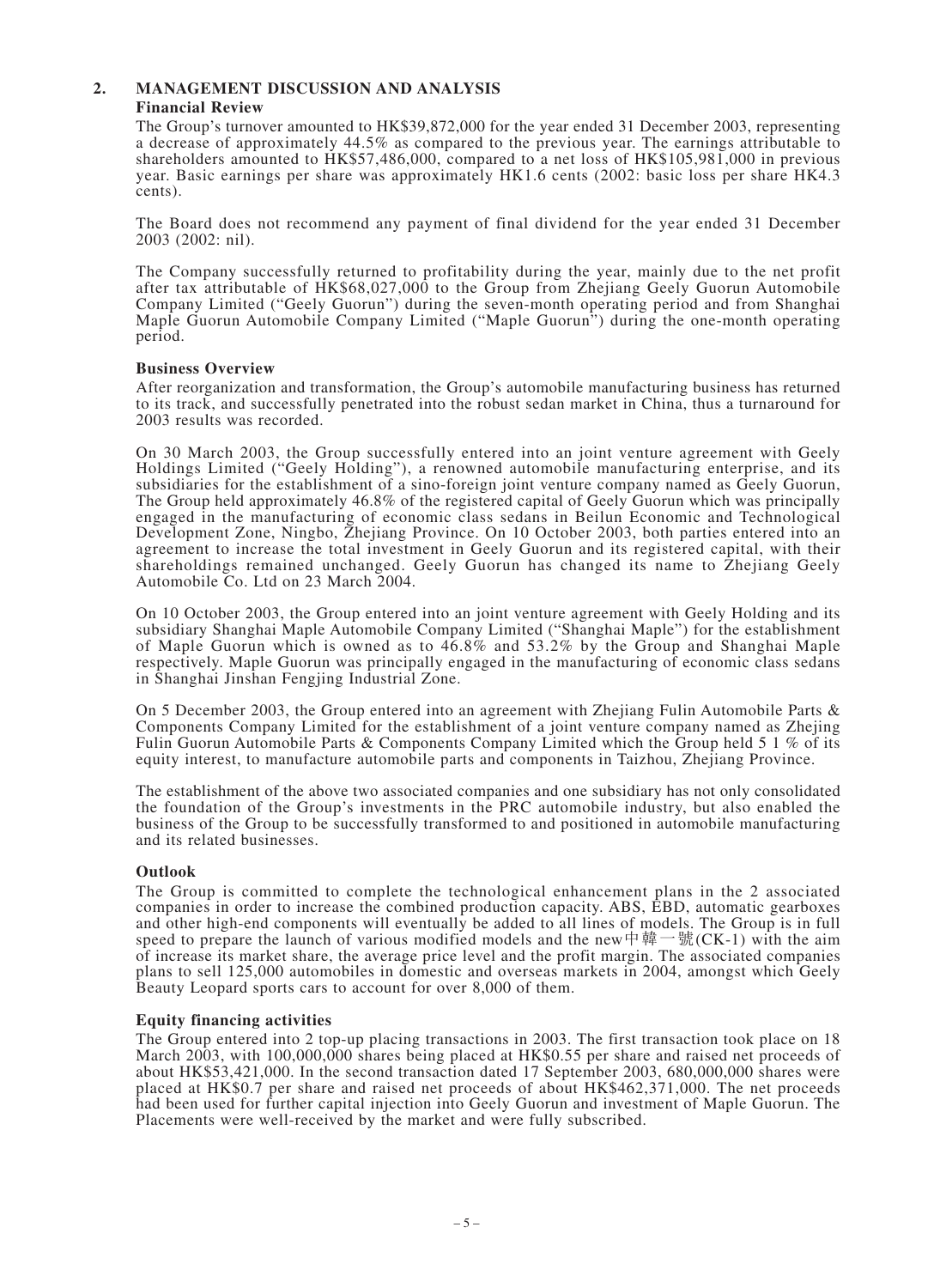# **Other events**

On 5 January 2004, Mr. Li Shu Fu, through his wholly-owned private company, Geely Group Limited, acquired a 32% equity interest in Proper Glory Holding Inc ("Proper Glory"), the controlling shareholder of Geely Automobile, from Mr. Wong Hing Kwok and Venture Link Assets Ltd, and consequently became one of the largest shareholders of Proper Glory. Proper Glory held 2,500,000,000 shares of Geely Automobile, representing about 60.68% of the issued share capital of Geely Automobile. As a result of the acquisition, Mr. Li Shu Fu was indirectly interested in about 20% of shares of Geely Automobile.

On 1 March 2004, a special resolution was passed to change the Company's name from "Guorun Holdings Limited" to "Geely Automobile Holdings Limited" to signify the Group's recent major investment in the PRC automobile industry.

Pursuant to a subscription agreement on 22 April 2002, the Group exercised a put option on 30 March 2004 by entering into a sale and purchase agreement for disposal of the entire issued share capital of Deep Treasure owned by it to Fook Cheung for a consideration of HK\$5,500,000.

A resolution will be submitted to the forthcoming annual general meeting to increase the authorised capital of the Company from HK\$100,000,000 to HK\$160,000,000 by the addition thereto of HK\$60,000,000, divided into 3,000,000,000 shares of HK\$0.02 each and rank pari passu with all existing shares.

#### **Liquidity and Financial Resources**

#### *Net current assets*

As at 31 December 2003, the Group had net current assets of about HK\$14,681,000. As at 31 December 2003, the current assets included inventories of about HK\$7,358,000, cash and bank balance of about HK\$15,823,000 and receivables and other current assets of about HK\$12,582,000. Current liabilities included bank borrowings of about HK\$2,537,000, payables and other current liabilities of about HK\$18,545,000. Certain of the Group's buildings with net book value of about HK\$2,419,000 were pledged to secure the banking facilities granted to the Group.

#### *Directors' opinions on the financial resources*

Financial position of the Group had improved compared to 2002. As at 31 December 2003, the current ratio (current asset/current liabilities) increased from 1.5 to 1.7. The shareholder equity plus minority interests had changed from a negative figure, -HK\$5,534,000 to a positive figure, HK\$571,435,000.

#### *Employees' remuneration policy*

As at 31 December 2003, the total number of employees of the Group including associates was about 2,864. Employees' remuneration packages are based on individual experience and work profile. The packages are reviewed annually by the management who takes into account the overall performance of the working staff and market condition. The Group also participates in the Mandatory Provident Fund Scheme in Hong Kong and state-managed retirement benefit scheme in the PRC.

#### **Prospects**

Looking forward, with the investment in the joint venture companies, the Group will be able to benefit from the giant growth potential of the automobile manufacturing and sales business in the PRC. In anticipation of further expanding the scope of co-operation in automobile business with Geely Holding, the Group will continue to devote its entire effort to develop the automobile business. By capitalizing on the Group's precise business strategies and the management's dedication to exploring business opportunities, the Board believes that future profitability of the Group will further be enhanced, thereby maximizing shareholders' return.

# **3. PURCHASE, SALE AND REDEMPTION OF LISTED SECURITIES**

Neither the Company nor any of its subsidiaries purchased, sold or redeemed any of the Company's listed securities during the year ended 31 December 2003.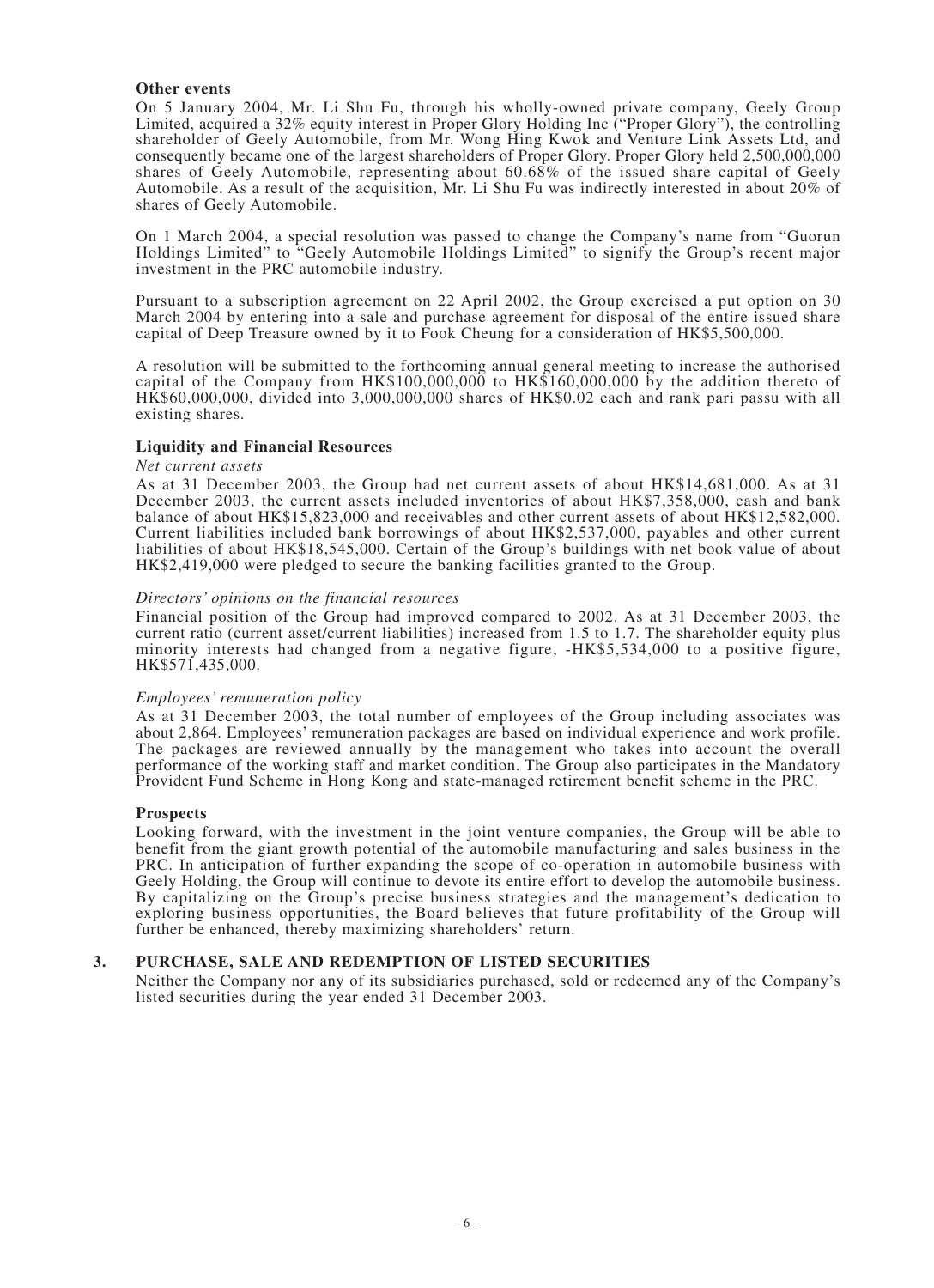# **4. DIRECTORS OF THE COMPANY**

*Executive directors:* Mr. He Xuechu Mr Ku Wai Kwan Mr. Zhou Teng Mr. Wong Hing Kwok Mr. Xu Xing Yao (appointed on 6 March 2003)<br>Mr. Zhang Zhe (appointed on 5 September 20 Mr. Zhang Zhe (appointed on 5 September 2003)<br>Mr. Nan Yang (appointed on 18 December 2003) Mr. Nan Yang (appointed on 18 December 2003)<br>Mr. Ang Siu Lun, Lawrence (appointed on 23 February 2004) Mr. Ang Siu Lun, Lawrence (appointed on 23 February 2004)<br>Mr. Dong Xing Quan (appointed on 3 April 2003 and re (appointed on 3 April 2003 and resigned on 30 June 2003)

*Independent non-executive directors:* Mr. Lee Cheuk Yin, Dannis Mr. Lin Ming Hui

In accordance with Articles 99 & 116 of the Company's Articles of Association, Mr. Zhang Zhe, Mr. Nan Yang, Mr. Ang Siu Lun, Lawrence, Mr. Zhou Teng and Mr. Ku Wai Kwan shall retire from office at the forthcoming annual general meeting and, being eligible, offer themselves for re-election.

# **5. CORPORATE GOVERNANCE**

The Company has complied throughout the year ended 31 December 2003 with the Code of Best Practice (the "Code") as set out in Appendix 14 of the Rules Governing the Listing of Securities on The Stock Exchange of Hong Kong Limited ("Listing Rules").

# **6. AUDIT COMMITTEE**

The Company has an audit committee which was established in accordance with the requirements of the Code for the purpose of reviewing and providing supervision over the Group's financial reporting processes and internal controls. The audit committee comprises Messrs. Lee Cheuk Yin, Dannis and Liu Ming Hui, who are the independent non-executive directors of the Company.

# **7. PUBLICATION OF ANNUAL REPORT ON THE STOCK EXCHANGE WEBSITE**

The Company's 2003 annual report containing all the informations required by paragraphs 45(1) to 45(3) (both paragraphs inclusive) of Appendix 16 to the Listing Rules will be submitted to The Stock Exchange for uploading onto the Stock Exchange's website (www.hkex.com.hk) in due course.

> By Order of the Board **Geely Automobile Holdings Limited HE Xue Chu** *Chairman*

Hong Kong, 15 April 2004

# **Notice of Annual General Meeting**

**NOTICE IS HEREBY GIVEN** that the annual general meeting of GEELY AUTOMOBILE HOLDINGS LIMITED (the "**Company**") will be held at the Chief Executive Suites II and III, Grand Hyatt Hotel Hong Kong, 1 Harbour Road, Wanchai, Hong Kong on Tuesday, 18 May 2004 at 3:00p.m. for the following purposes:

# **As Ordinary Business**

- 1. To receive and consider the report of the directors, audited financial statements and auditors' report for the year ended 31 December 2003.
- 2. To re-elect retiring directors and to authorise the directors to fix the remuneration of the directors.
- 3. To re-appoint auditors and to authorise the directors to fix the remuneration of the auditors.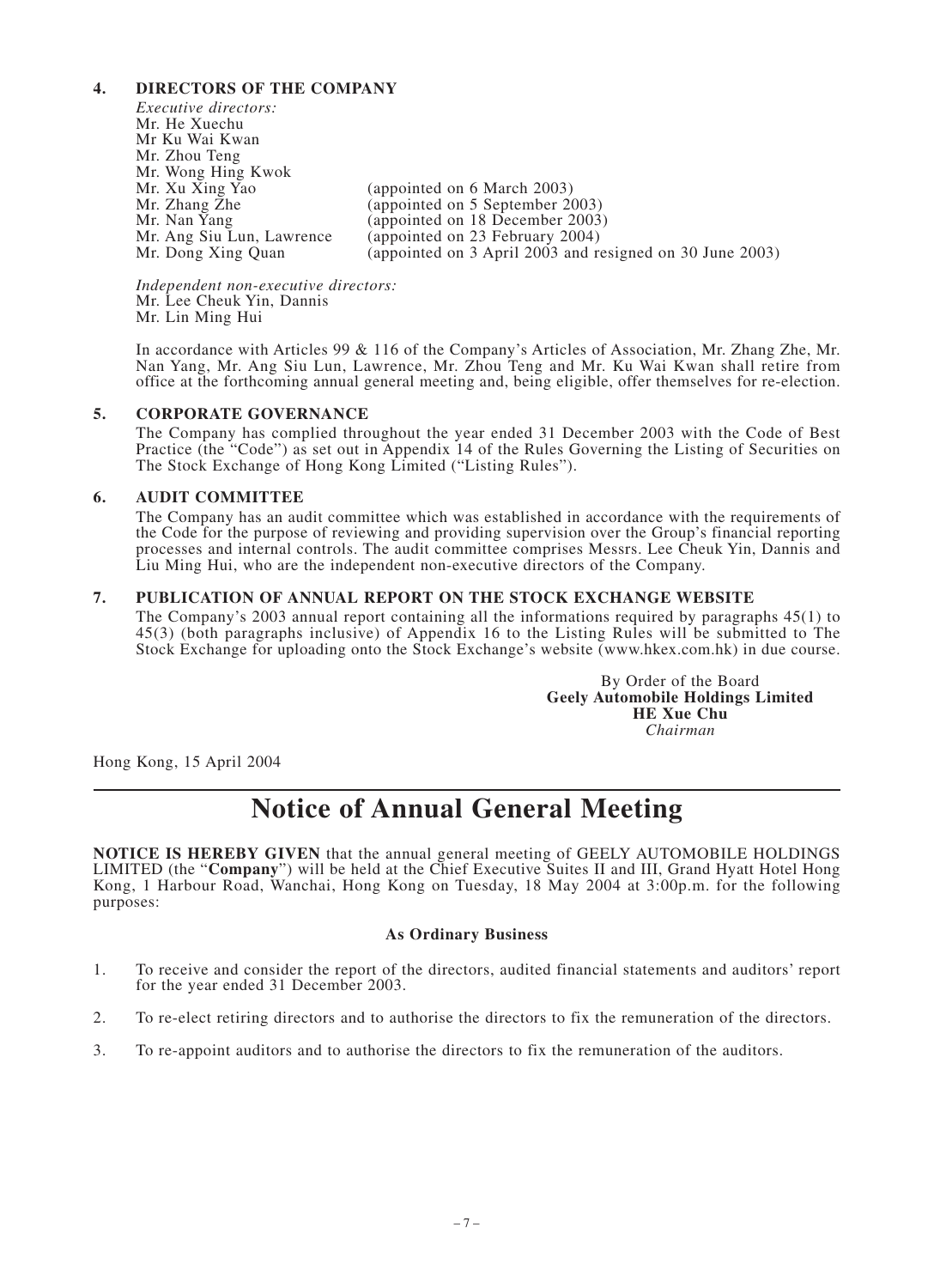# **As Special Business**

To consider and, if thought fit, pass the following resolutions as an ordinary resolution or special resolution of the Company:

# **Ordinary resolutions**

# 4. "**THAT**:

- (a) subject to paragraph (c) below, the exercise by the directors of the Company during the Relevant Period of all the powers of the Company to purchase issued shares of HK\$0.02 each in the capital of the Company subject to and in accordance with all applicable laws and requirements of the Rules Governing the Listing of Securities on The Stock Exchange of Hong Kong Limited as amended from time to time be and is hereby generally and unconditionally approved;
- (b) the approval in paragraph (a) shall be in addition to any other authorisation given to the directors of the Company and shall authorise the directors on behalf of the Company during the Relevant Period to procure the Company to purchase its shares at a price determined by the directors;
- (c) the aggregate nominal amount of the shares which are authorised to be purchased by the directors of the Company pursuant to the approval in paragraph (a) shall not exceed 10 per cent. of the aggregate nominal amount of the share capital of the Company in issue as at the date of passing this resolution, and the said approval shall be limited accordingly; and
- (d) for the purposes of this resolution:

"Relevant Period" means the period from the passing of this resolution until whichever is the earliest of:

- (i) the conclusion of the next annual general meeting of the Company;
- (ii) the expiration of the period within which the next annual general meeting of the Company is required by law or the Company's articles of association to be held; or
- (iii) the date upon which the authority set out in this resolution is revoked or varied by way of ordinary resolution of the Company in general meeting.

# 5. "**THAT**:

- (a) subject to paragraph (c) below, the exercise by the directors of the Company during the Relevant Period of all the powers of the Company to allot, issue and deal with additional shares in the capital of the Company and to make or grant offers, agreements, options and rights of exchange or conversion which might require the exercise of such powers be and is hereby generally and unconditionally approved;
- (b) the approval in paragraph (a) shall be in addition to any other authorisation given to the directors of the Company and shall authorise the directors of the Company during the Relevant Period to make or grant offers, agreements, options and rights of exchange or conversion which might require the exercise of such powers after the end of the Relevant Period;
- (c) the aggregate nominal amount of share capital allotted or agreed conditionally or unconditionally to be allotted (whether pursuant to an option or otherwise) by the directors of the Company pursuant to the approval granted in paragraph (a), otherwise than pursuant to (i) a Rights Issue, or (ii) the share option scheme of the Company approved by The Stock Exchange of Hong Kong Limited, or (iii) any scrip dividend or similar arrangement providing for the allotment of shares in lieu of the whole or part of a dividend on shares of the Company in accordance with the articles of association of the Company, shall not exceed 20 per cent. of the aggregate nominal amount of the issued share capital of the Company as at the date of passing this resolution, and the said approval shall be limited accordingly; and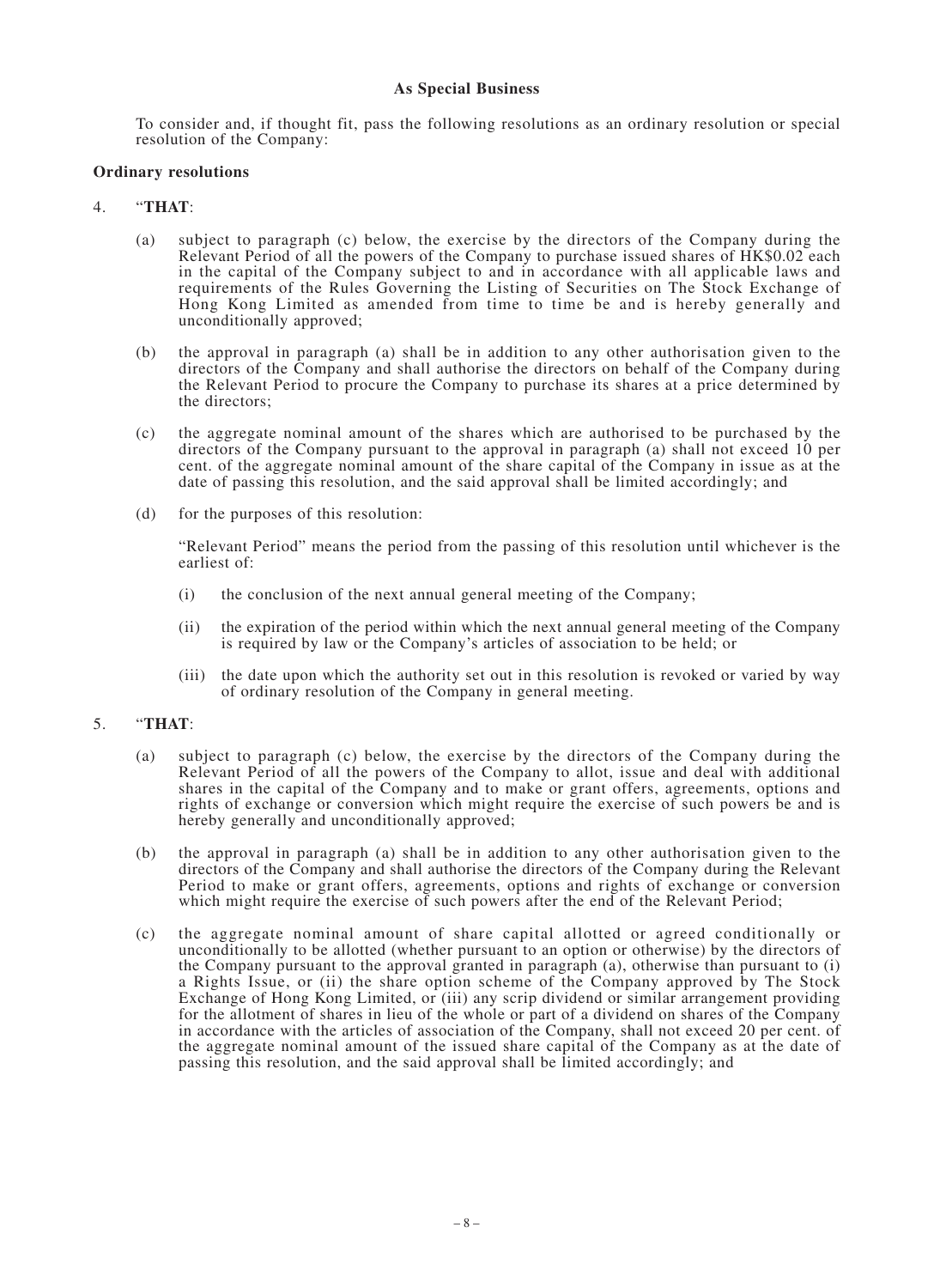(d) for the purposes of this resolution:

"Relevant Period" shall have the same meaning as that ascribed to it under resolution no. 4 as set out in the notice convening the meeting of which this resolution forms part; and

"Rights Issue" means an offer of shares open for a period fixed by the directors of the Company to holders of shares on the register on a fixed record date in proportion to their then holdings of such shares (subject to such exclusions or other arrangements as the directors of the Company may deem necessary or expedient in relation to fractional entitlements or having regard to any restrictions or obligations under the laws of any relevant jurisdiction, or the requirements of any recognised regulatory body or any stock exchange, in any territory outside Hong Kong)."

- 6. "**THAT** conditional upon the passing of the resolutions nos. 4 and 5 as set out in the notice convening the meeting of which these resolutions form part, the general mandate granted to the directors of the Company pursuant to the resolution no. 5 as set out in the notice convening the meeting of which this resolution forms part be and is hereby extended by the addition thereto of an amount representing the aggregate nominal amount of share capital of the Company purchased by the Company under the authority granted pursuant to the resolution no. 4 as set out in the notice convening the meeting of which this resolution forms part, provided that such amount shall not exceed 10 per cent. of the aggregate nominal amount of the issued share capital of the Company as at the date of passing this resolution."
- 7. "**THAT** the authorised capital of the Company be increased from HK\$100,000,000 to  $HK$160,000,000$  by the addition thereto of  $HK$60,000,000$ , divided into 3,000,000,000 shares of HK\$0.02 each and rank pari passu with all existing shares."

# **Special resolution**

- 8. "**THAT** the articles of association (the "Articles") of the Company be and are hereby amended by:
	- (a) adding the following definition in Article 2:

"associate(s) "associate(s)" in relation to any Director, has the meaning ascribed to it under the Listing Rules;"

(b) deleting the definition "subsidiary and holding company" in its entirety and substituting the following new definitions in Article 2:

| "holding company" | "holding company" shall the meanings attributed to it under the<br>Companies Ordinance;"                                                                                           |
|-------------------|------------------------------------------------------------------------------------------------------------------------------------------------------------------------------------|
| subsidiary        | "subsidiary" shall have the meaning as ascribed to it under the Listing<br>Rules or if the Companies Ordinance provides otherwise, the meaning<br>under the Companies Ordinance;"; |

(c) deleting the following definitions in their entirety and substituting the following new definitions in Article 2:

| "the Companies"<br>Law/the Law | "the Companies Law" or "the Law" shall mean the Companies Law<br>(2003 Revision), Cap. 22 of the Cayman Islands and any amendments<br>thereto or re-enactments thereof for the time being in force and includes<br>every other law incorporated therewith or substituted therefor;                                                                                           |
|--------------------------------|------------------------------------------------------------------------------------------------------------------------------------------------------------------------------------------------------------------------------------------------------------------------------------------------------------------------------------------------------------------------------|
| the Company                    | "the Company" or "this Company" shall mean Geely Automobile<br>Holdings Limited;                                                                                                                                                                                                                                                                                             |
| Hong Kong                      | "Hong Kong" shall mean the Hong Kong Special Administrative Region<br>of the People's Republic of China and its dependencies;                                                                                                                                                                                                                                                |
| recognised<br>clearing house   | "recognised clearing house" shall mean a recognised clearing house as<br>referred to in the Securities and Futures Ordinance (Chapter 571 of the<br>Laws of Hong Kong) or a clearing house or authorised share depository<br>recognised by the laws of the jurisdiction in which the shares of the<br>Company are listed or quoted on a stock exchange in such jurisdiction; |
| share                          | "share" shall mean a share in the capital of the Company;";                                                                                                                                                                                                                                                                                                                  |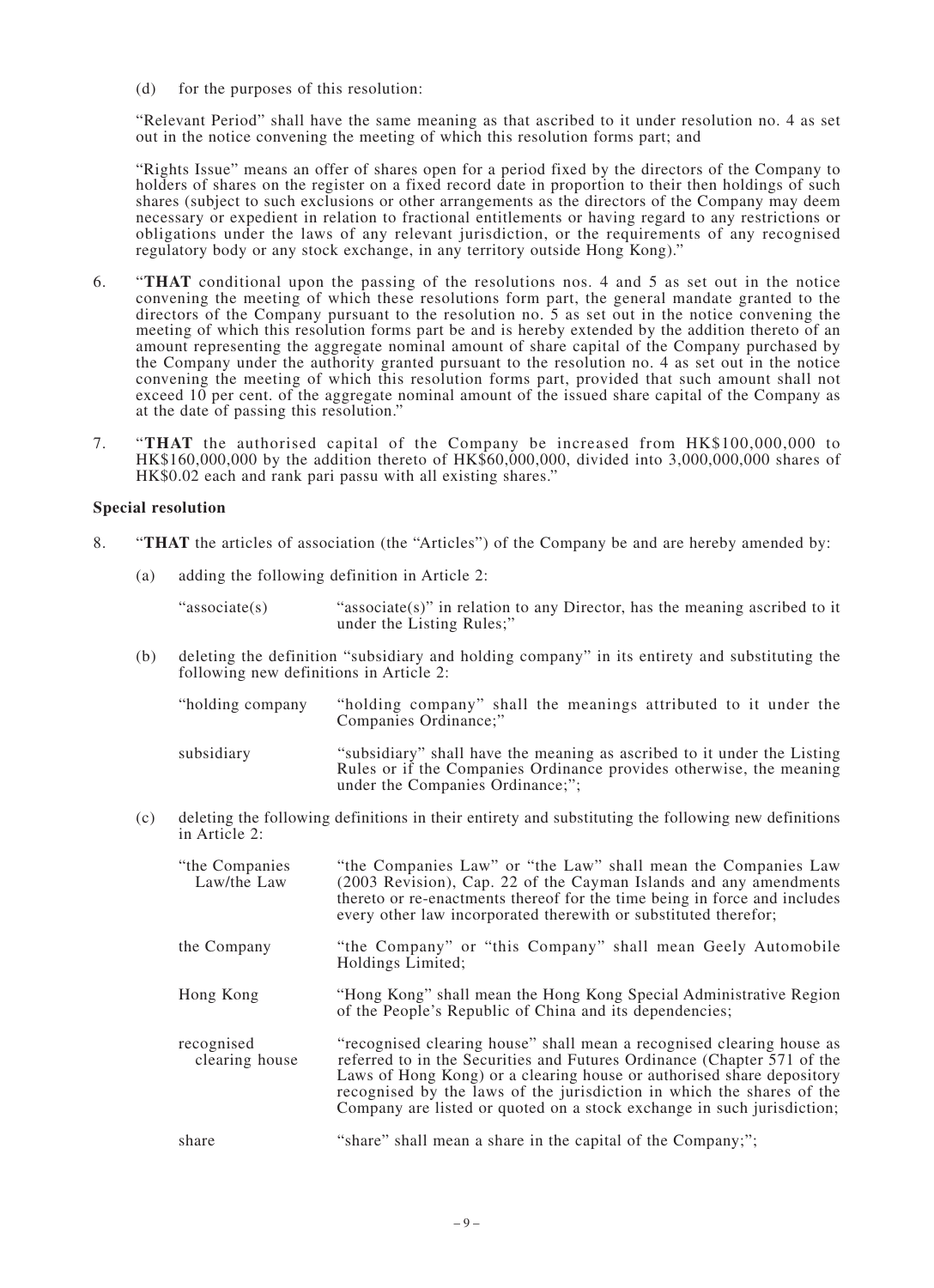- (d) deleting the existing Article 3 in its entirety and replace with the following new Article 3:
	- "3. The capital of the Company at the date of the adoption of these Articles is HK\$160,000,000 divided into 8,000,000,000 shares of HK\$0.02 each;";
- (e) deleting the existing Article 16 in its entirety and replace with the following new Article 16:
	- "16 Every person whose name is entered as a member in the register shall be entitled without payment to receive, within the relevant time limit as prescribed in the Law or as the Exchange may from time to time determine, whichever is shorter, after allotment or lodgment of transfer (or within such other period as the conditions of issue shall provide), one certificate for all his shares of each class or, if he shall so request, in a case where the allotment or transfer is of a number of shares in excess of the number for the time being forming an Exchange board lot, upon payment, in the case of a transfer, of a sum equal to the relevant maximum amount as the Exchange may from time to time determine for every certificate after the first or such lesser sum as the Board shall from time to time determine, such numbers of certificates for shares in Exchange board lots or multiples thereof as he shall request and one for the balance (if any) of the shares in question, provided that in respect of a share or shares held jointly by several persons the Company shall not be bound to issue a certificate or certificates to each such person, and the issue and delivery of a certificate or certificates to one of several joint holders shall be sufficient delivery to all such holders. All certificates for shares shall be delivered personally or sent through the post addressed to the member entitled thereto at his registered address as appearing in the register.";
- (f) adding the following to the end of Article 75(c) after the word "retiring":

"No person, other than a retiring Director, shall, unless recommended by the Directors for election, be eligible for election to the office of Director at any general meeting, unless notice in writing by some member (not being the person to be proposed) entitled to attend and vote at the meeting for which such notice is given of his intention to propose that person for election as a Director and notice in writing by that person of his willingness to be elected shall have been given to the Company at least 7 days before the date of the general meeting appointed for such election. The period for lodgment of the notice required under this article shall commence no earlier than the day after the despatch of the notice of the meeting appointed for such election and end no later than 7 days prior to the date of such meeting, provided that such period shall be at least 7 days.";

- (g) deleting the existing Article 80 in its entirety and replace with the following new Article 80:
	- "80. At any general meeting a resolution put to the vote of the meeting shall be decided on a show of hands unless (before or on the declaration of the result of the show of hands or on the withdrawal of any other demand for a poll) a poll is duly demanded or otherwise required under the Listing Rules. A poll may be demanded by:
		- (a) the Chairman of the meeting; or
		- (b) at least five members present in person or by proxy and entitled to vote; or
		- (c) any member or members present in person or in the case of a corporation, by its duly authorised representative or by proxy and representing in the aggregate not less than one-tenth of the total voting rights of all members having the right to attend and vote at the meeting; or
		- (d) any member or members present in person (or in the case of a corporation, by its duly authorised representative) or by proxy and holding shares conferring a right to attend and vote at the meeting on which there have been paid up sums in the aggregate equal to not less than one-tenth of the total sum paid up on all shares conferring that right.

Unless a poll is so required or demanded and, in the latter case, not withdrawn, a declaration by the Chairman that a resolution has on a show of hands been carried, or carried unanimously, or by a particular majority, or lost, and an entry to that effect in the Company's book containing the minutes of proceedings of meetings of the Company shall be conclusive evidence of that fact without proof of the number or proportion of the votes recorded in favour of or against such resolution.";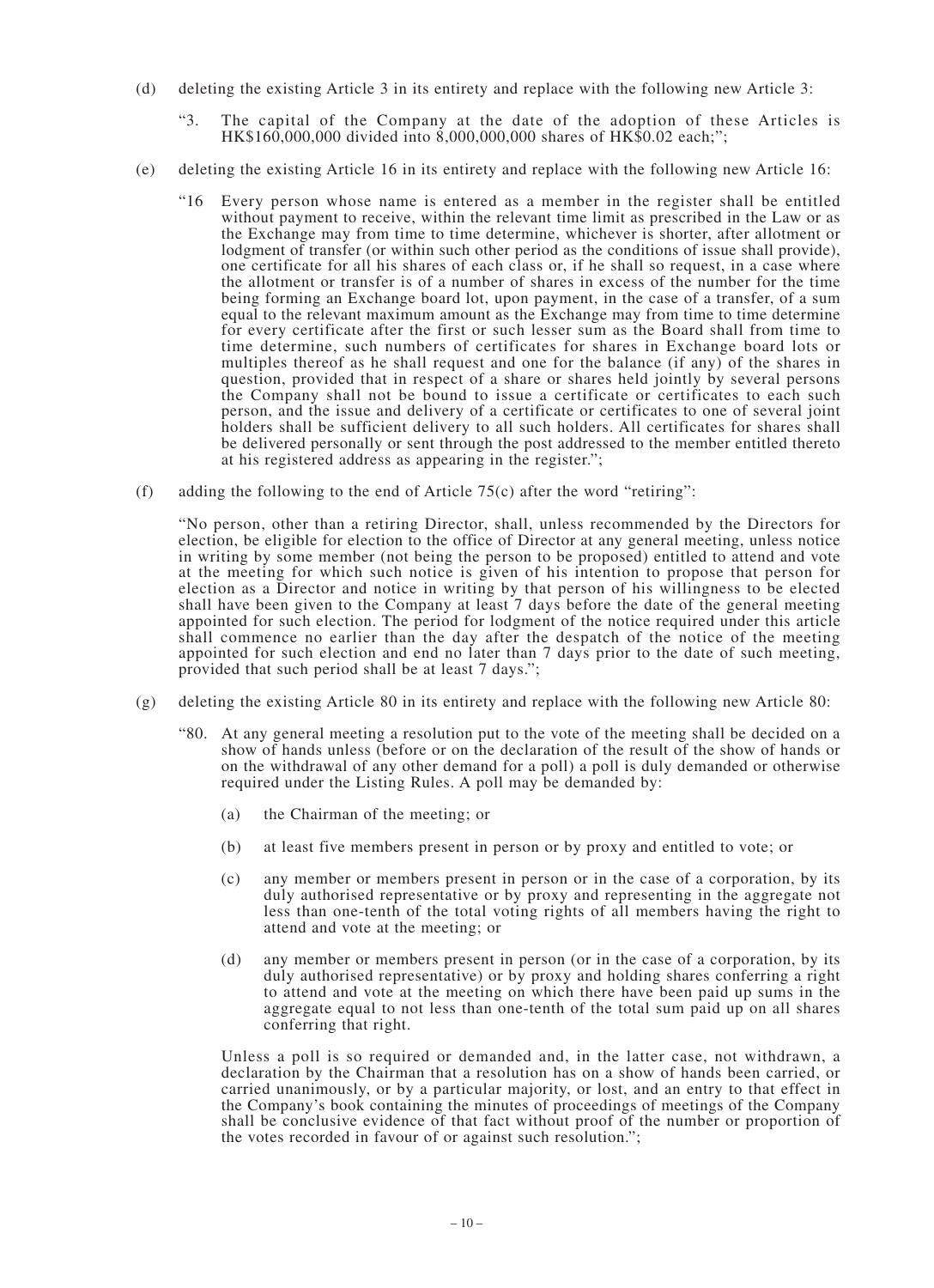(h) adding the following sentence in Article 85 after the words "......by proxy shall have one vote for each share registered in his name in the register." but before the words "On a poll a member entitled to more than one vote......":

"Notwithstanding anything contained in these Articles, where more than one proxy is appointed by a member of the Company which is a clearing house (or its nominee(s)), each such proxy shall have one vote on a show of hands.";

- (i) adding the following new Article 85A immediately after Article 85:
	- "85A Where any member is, under the Listing Rules, required to abstain from voting on any particular resolution or restricted to voting only for or only against any particular resolution, any votes cast by or on behalf of such member in contravention of such requirement or restriction shall not be counted.";
- (i) deleting the existing Article  $96(b)$  and substituting the following new Article  $96(b)$ :
	- "(b) If a clearing house (or its nominee(s)) is a member of the Company it may, by resolution of its directors or other governing body or by power of attorney, appoint such person or persons as it thinks fit to act as its proxy or proxies or representative(s), to the extent permitted by applicable laws, at any general meeting of the Company or at any general meeting of any class of members of the Company provided that, if more than one person is so appointed, the proxy form or authorisation shall specify the number and class of shares in respect of which each such person is so appointed. A person so appointed pursuant to this provision shall be entitled to exercise the same powers on behalf of the clearing house (or its nominee(s)) which he represents as that clearing house (or its nominee(s)) could exercise if it were an individual member of the Company holding the number and class of shares specified in such proxy form or authorisation including without limitation the right to vote individually on a show of hands.";
- (k) deleting the existing Article 107(c) and substituting therefor the following new Article 107(c):
	- "(c) Save as otherwise provided by the Articles, a Director shall not vote (nor be counted in the quorum) on any resolution of the Directors approving any contract or arrangement or any other proposal in which he or any of his associates has to the knowledge of such Director a material interest, but this prohibition shall not apply to any of the following proposals, contracts or arrangements, namely:-
		- (i) the giving of any security or indemnity either:-
			- (a) to the Director or his associate(s) in respect of money lent or obligations incurred or undertaken by him or any of them at the request of or for the benefit of the Company or any of its subsidiaries; or
			- (b) to a third party in respect of a debt or obligation of the Company or any of its subsidiaries for which the Director or his associate(s) has himself/ themselves assumed responsibility in whole or in part and whether alone or jointly under a guarantee or indemnity or by the giving of security;
		- (ii) any proposal concerning an offer of shares or debentures or other securities of or by the Company or any other company which the Company may promote or be interested in for subscription or purchase where the Director or his associate(s) is/are or is/are to be interested as a participant in the underwriting or subunderwriting of the offer;
		- (iii) any proposal concerning any other company in which the Director or his associate(s) is/are interested only, whether directly or indirectly, as an officer or executive or shareholder or in which the Director or his associate(s) is/are beneficially interested in shares of that company, provided that the Director and any of his associates are not in aggregate beneficially interested in 5 per cent or more of the issued shares of any class of such company (or of any third company through which his interest or that of his associates is derived) or of the voting rights;
		- (iv) any proposal or arrangement concerning the benefit of employees of the Company or its subsidiaries including:-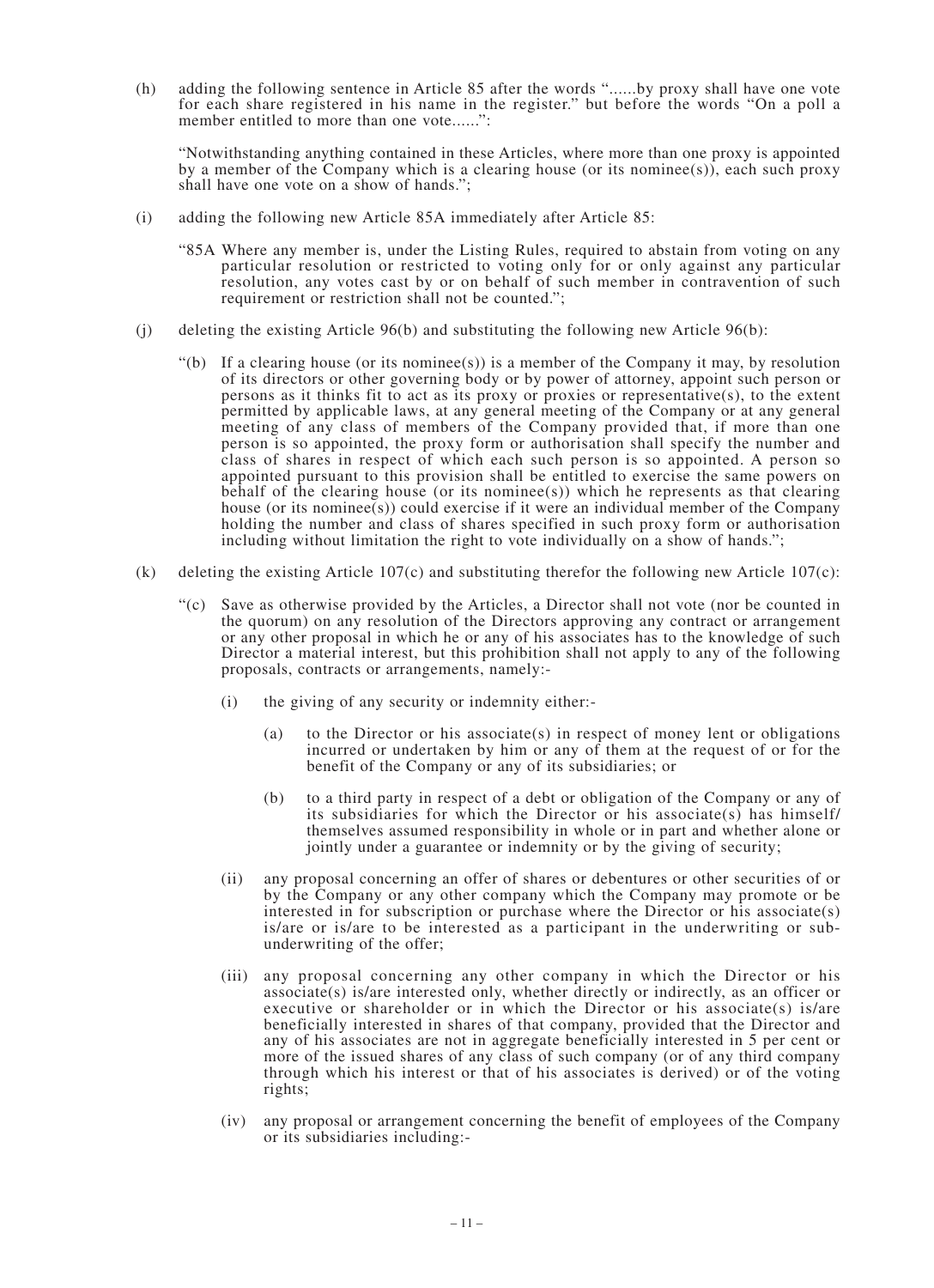- (a) the adoption, modification or operation of any employees' share scheme or any share incentive or share option scheme under which the Director or his associate(s) may benefit; or
- (b) the adoption, modification or operation of a pension fund or retirement, death or disability benefits scheme which relates both to Directors, their associates and employees of the Company or any of its subsidiaries and does not provide in respect of any Director or his associate(s) as such any privilege or advantage not generally accorded to the class of persons to which such scheme or fund relates; and
- (v) any contract or arrangement in which the Director or his associate(s) is/are interested in the same manner as other holders of shares or debentures or other securities of the Company by virtue only of his/their interest in shares or debentures or other securities of the Company.";
- (1) deleting the existing Article 107(e) and substituting therefor the following new Article 107(e):
	- "(e) If any question shall arise at any meeting of the Directors as to the materiality of the interest of a Director (other than the chairman of the meeting) or his associate(s) or as to the entitlement of any Director (other than the chairman) to vote and such question is not resolved by his voluntarily agreeing to abstain from voting or not to be counted in the quorum, such question shall be referred to the chairman of the meeting and his ruling in relation to such other Director or his associate(s) shall be final and conclusive except in a case where the nature or extent of the interest of the Director or his associate(s) concerned as known to such Director has not been fairly disclosed to the other Directors. If any question as aforesaid shall arise in respect of the chairman of the meeting or his associate(s), such question shall be decided by a resolution of the Directors (for which purpose such chairman shall not be counted in the quorum and shall not vote thereon) and such resolution shall be final and conclusive except in a case where the nature or extent of the interest of such chairman or his associate(s) as known to such chairman has not been fairly disclosed to the other Directors. For the purposes of this paragraph and in relation to an alternate Director, an interest of his appointor or his associate(s) shall be treated as an interest of the alternate Director without prejudice to any interest which the alternate Director has otherwise.";
- (m) deleting the existing Article 107(f) in its entirety and replace with the following new Article  $107(f)$ :

"(f). Deleted";

and **THAT** any director of the Company be and is hereby authorised to take such further action as he/she may, in his/her sole and absolute discretion, think fit for and on behalf of the Company to implement the aforesaid amendments to the existing Articles."

9. To transact any other business.

By Order of the Board **GEELY AUTOMOBILE HOLDINGS LIMITED He Xue Chu** *Chairman*

Hong Kong, 15 April 2004